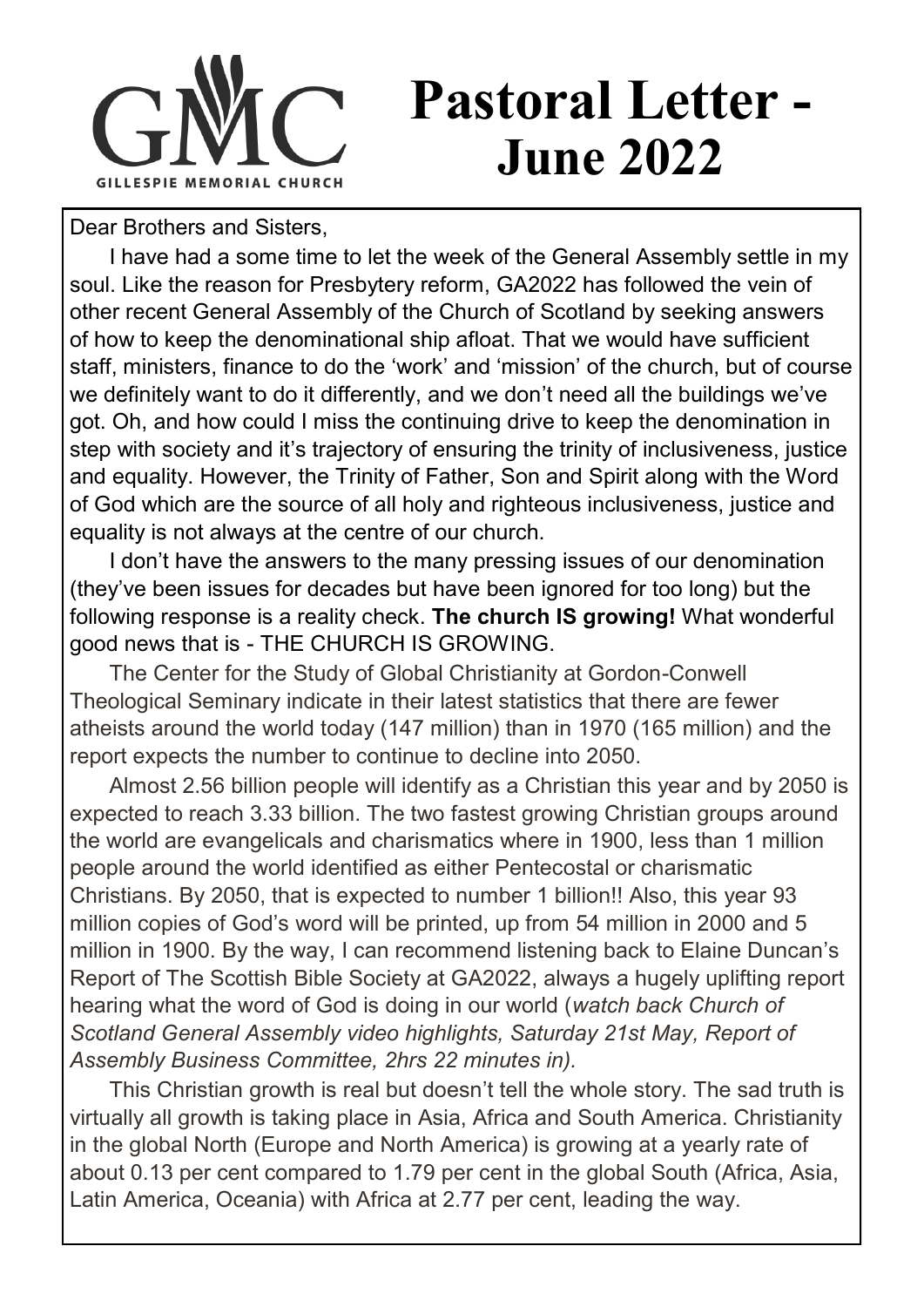It's noticeable that growth areas include some of the planet's poorest and most repressive nations. What is it about the richer nations where many are unable to see a need for God? God's world is undergoing upheaval, a paradigm shift if you like. A shift to disobedience to parents, teachers, the law; distrust of information; disorientation where what we thought we could trust and rely on we no longer can; disease seemingly ever one step ahead of medical advances; disruption in all areas of life - family, community, work, leisure; and of course division. Everywhere change is occurring and not always for the better, and it's manifesting discontent, a malady from which the church is not immune.

But has it ever been any different. In Acts 6:1-7 there was already discontent in the early church, with the Greek believers complaining that their widows were not getting a fair share of the food compared to the Hebrews. This issue resulted in the creation of the office of Deacon. A new structure and a way of service that met the needs of all parties. Among the newly created deacons was Stephen, whose powerful preaching resulted in his arrest and martyrdom by stoning. Among the crowd, approving of the stoning of Stephen was one man named Saul, soon to be renamed Paul. Just think about the sequence of events for a moment: a fight over food started a chain reaction resulting in, among other things, the rise of the man whose letters make up most of the New Testament.

What relevance does this early church history have to the rapid and apparent continuing decline of Christian faith in the West and North and the opposing rise in the East and South? That belief in Jesus Christ and the rise of HIs church grows in places of turmoil and thrives in spite of uncertainty.

In the West generally, and definitely in Scotland there is less and less tolerance for the church and its narrow gate (yes folks, the gate is narrow despite what some might preach, though all are welcome). Concern of evangelicals is justified. But if we only consider our church family in the global East and South (where Christianity is thriving), our sisters and brothers are groaning under considerably worse conditions. It is no coincidence that in these places the church is most alive. The Right Rev. Iain Greenshields said as much in worship at the GA2022 (*again, watch back via the CofS website—Thursday 26th May*). So as minister of GMC in 2022, and having had a couple of weeks to consider the GA, how am I feeling, and more importantly what is God saying to me? Well as I write this I am in my mothers room at her care home, watching her slip away and waiting on the Lord to come. I'm praying alongside her, listening to hymns, singing along, and when I do so she responds attempting to sing, but no sounds comes. Trust and Obey is playing right now - '*Trust & obey, for there's no other way; To be happy in Jesus, than to trust and obey'.* TRUST, that is what I am hearing. Trust in God's goodness as my mum dies. Trust God's faithfulness in a changing world. Trust in God's saving grace to those who would turn to Him. Trust in God to build His church despite what might be done and taught in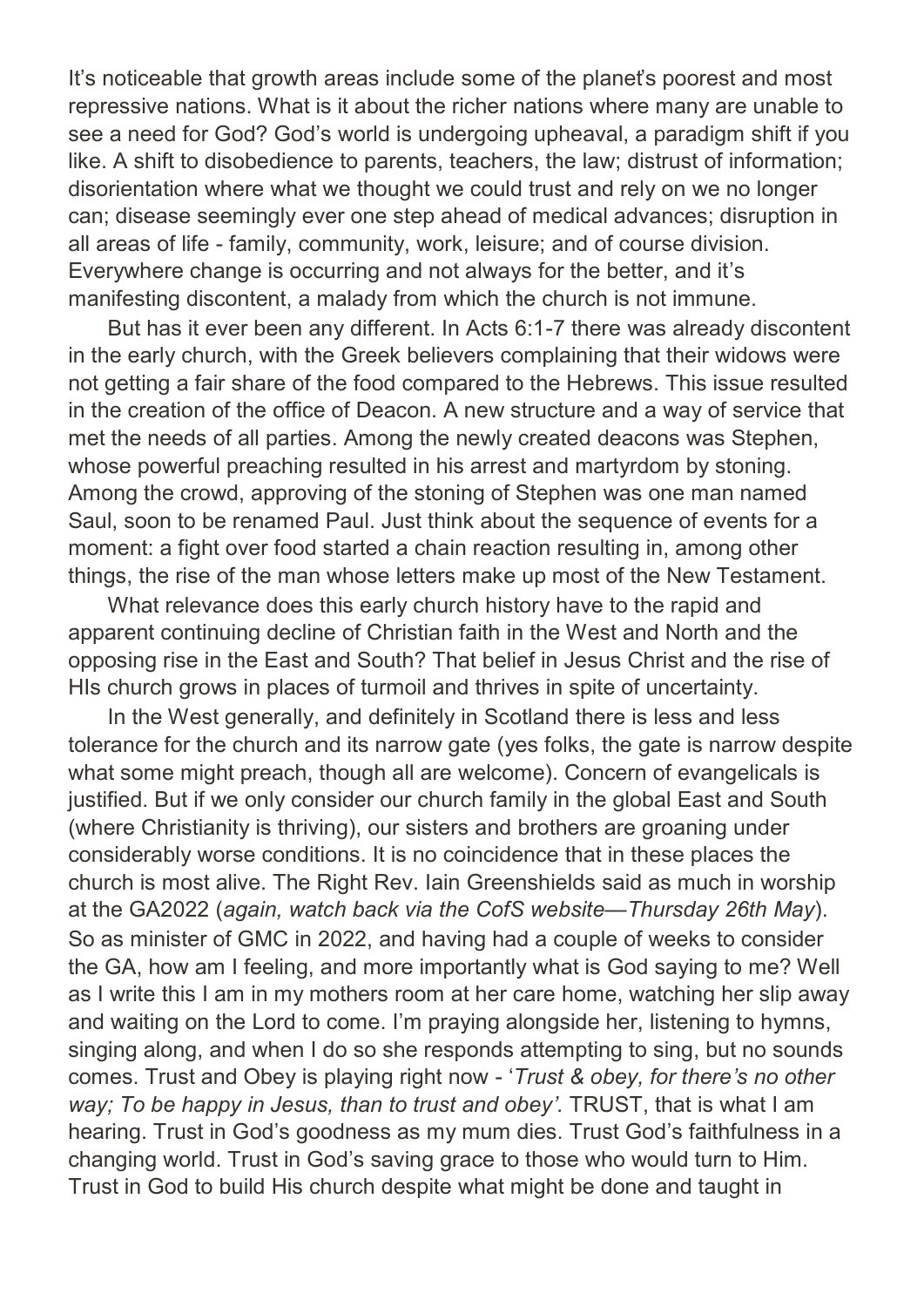contravention to His mighty word. **Trust and Obey**.

So, rather than fear the changes in our society, the growth of a culture in opposition to much of Christian values in the global West and North, perhaps we as an evangelical congregation should not be worried. Opposition gives the opportunity and chance to stand ground. Rather than create safe spaces or even depart from The Church of Scotland I believe I am called to simply speak the truth. Folk have already left the CofS and more will no doubt follow and I wish them every blessing, but it's not for everyone. I refuse to watch my words as I preach and speak the Gospel of Jesus Christ which includes the whole canon of the breathed word of God, for fear of offending anyone. I will stand on Christ crucified, who will come again in glory to judge the living and the dead, and who will rule the world, without end, and I will accept whatever verbal opposition may come my and our way. We should accept it with joy, that we might be worthy, as some human hands try to suppress the Word. But please know, the Holy Spirit is stronger, and of course 'Trust and Obey'.

To the glory of God, from your servant in Christ, **Pastor Mike** 

**The GM3 Ministry which is the outward missional work of GMC to the community launches 'OpenHouse Café' on Monday 5th July. Initially opening Monday and Thursday 10.30am to 12.30pm, we will be serving great beverages (teas, coffees and soft drinks) alongside home baking and daily fresh soups, all with a serving of the love of Christ, with a listening ear and heart to support those in need. WILL YOU HELP? PLEASE SPEAK TO PAULINE!! And come along yourself to support us**